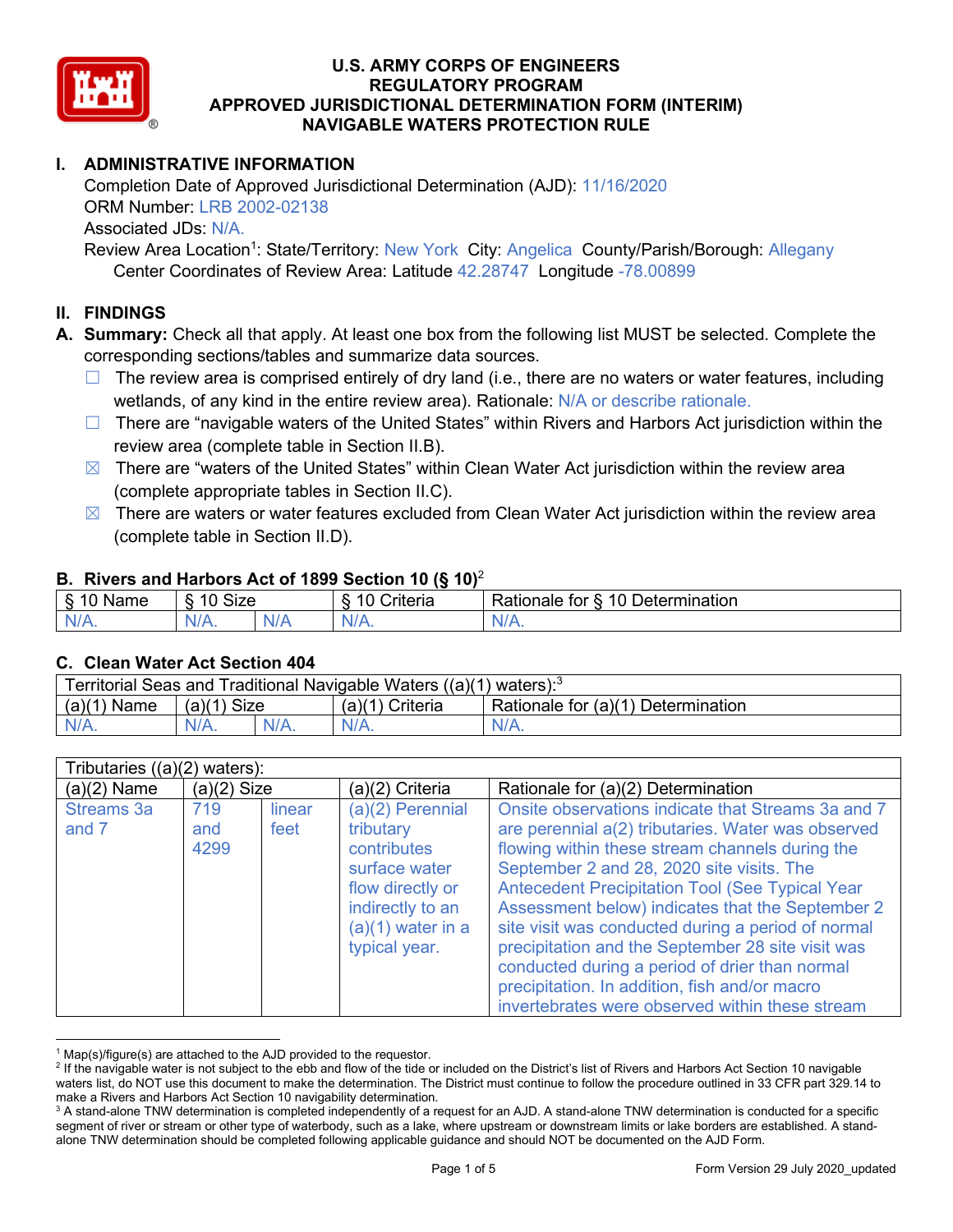

| Tributaries $((a)(2)$ waters):                                                                                                           |                                                   |                |                                                                                                                                                    |                                                                                                                                                                                                                                                                                                                                                                                                                                                                                                                                                                                                                                                                |  |  |
|------------------------------------------------------------------------------------------------------------------------------------------|---------------------------------------------------|----------------|----------------------------------------------------------------------------------------------------------------------------------------------------|----------------------------------------------------------------------------------------------------------------------------------------------------------------------------------------------------------------------------------------------------------------------------------------------------------------------------------------------------------------------------------------------------------------------------------------------------------------------------------------------------------------------------------------------------------------------------------------------------------------------------------------------------------------|--|--|
| $(a)(2)$ Name                                                                                                                            | $(a)(2)$ Size                                     |                | (a)(2) Criteria                                                                                                                                    | Rationale for (a)(2) Determination                                                                                                                                                                                                                                                                                                                                                                                                                                                                                                                                                                                                                             |  |  |
|                                                                                                                                          |                                                   |                |                                                                                                                                                    | channels. Based on the above it was determined<br>that these streams are perennial a(2) tributaries.                                                                                                                                                                                                                                                                                                                                                                                                                                                                                                                                                           |  |  |
| <b>See Sheets</b><br>16-18 of 18<br>for list of $a(2)$<br><b>intermittent</b><br><b>tributaries</b><br>identified as<br>"Jurisdictional" | <b>See</b><br><b>Sheets</b><br>$16 - 18$<br>of 18 | linear<br>feet | $(a)(2)$ Intermittent<br>tributary<br>contributes<br>surface water<br>flow directly or<br>indirectly to an<br>$(a)(1)$ water in a<br>typical year. | Onsite observations indicate that the streams listed<br>as "Intermittent" on Sheets 16-18 of 18 are<br>intermittent a(2) tributaries. Water was observed<br>pooled within these stream channels, but none was<br>observed flowing at the surface. Water was<br>observed flowing a few inches below the surface<br>when the substrate was excavated with a shovel.<br>Therefore, it was determined that these streams<br>have groundwater influence. Since the site visits<br>were conducted during a period of normal and drier<br>than normal precipitation it was determined that the<br>streams flow intermittently (see Typical Year<br>Assessment below). |  |  |

| Lakes and ponds, and impoundments of jurisdictional waters $((a)(3)$ waters): |               |                  |                                                                                                                                                                                   |                                                                                                                                                                                   |  |  |
|-------------------------------------------------------------------------------|---------------|------------------|-----------------------------------------------------------------------------------------------------------------------------------------------------------------------------------|-----------------------------------------------------------------------------------------------------------------------------------------------------------------------------------|--|--|
| $(a)(3)$ Name                                                                 | $(a)(3)$ Size |                  | (a)(3) Criteria                                                                                                                                                                   | Rationale for (a)(3) Determination                                                                                                                                                |  |  |
| Pond C                                                                        | 2.16          | $\text{acre}(s)$ | $(a)(3)$ Lake/pond<br>or impoundment<br>of a jurisdictional<br>water contributes<br>surface water<br>flow directly or<br>indirectly to an<br>$(a)(1)$ water in a<br>typical year. | Pond C was observed to be an impoundment of<br>Stream 15, an intermittent a(2) jurisdictional water.<br>As such, it was determined that Pond C is a<br>jurisdictional a(3) water. |  |  |

| Adjacent wetlands $((a)(4)$ waters):                                                                               |                                            |                  |                                                            |                                                                                                                                                                                                                                                         |  |  |
|--------------------------------------------------------------------------------------------------------------------|--------------------------------------------|------------------|------------------------------------------------------------|---------------------------------------------------------------------------------------------------------------------------------------------------------------------------------------------------------------------------------------------------------|--|--|
| $(a)(4)$ Name                                                                                                      | $(a)(4)$ Size                              |                  | $(a)(4)$ Criteria                                          | Rationale for (a)(4) Determination                                                                                                                                                                                                                      |  |  |
| <b>See Sheets</b><br>14-16 of 18<br>for list of $a(4)$<br>abutting<br>wetlands<br>identified as<br>"Jurisdictional | See<br><b>Sheets</b><br>$14 - 16$<br>of 18 | $\text{acre}(s)$ | $(a)(4)$ Wetland<br>abuts an $(a)(1)$ -<br>$(a)(3)$ water. | Onsite observations indicate that the wetlands<br>identified as "Jurisdictional" on Sheets 14-16 of 18<br>directly abut at least one of the streams identified<br>above as a(2) waters. Therefore, they are Clean<br>Water Act Section 404 a(4) waters. |  |  |

## **D. Excluded Waters or Features**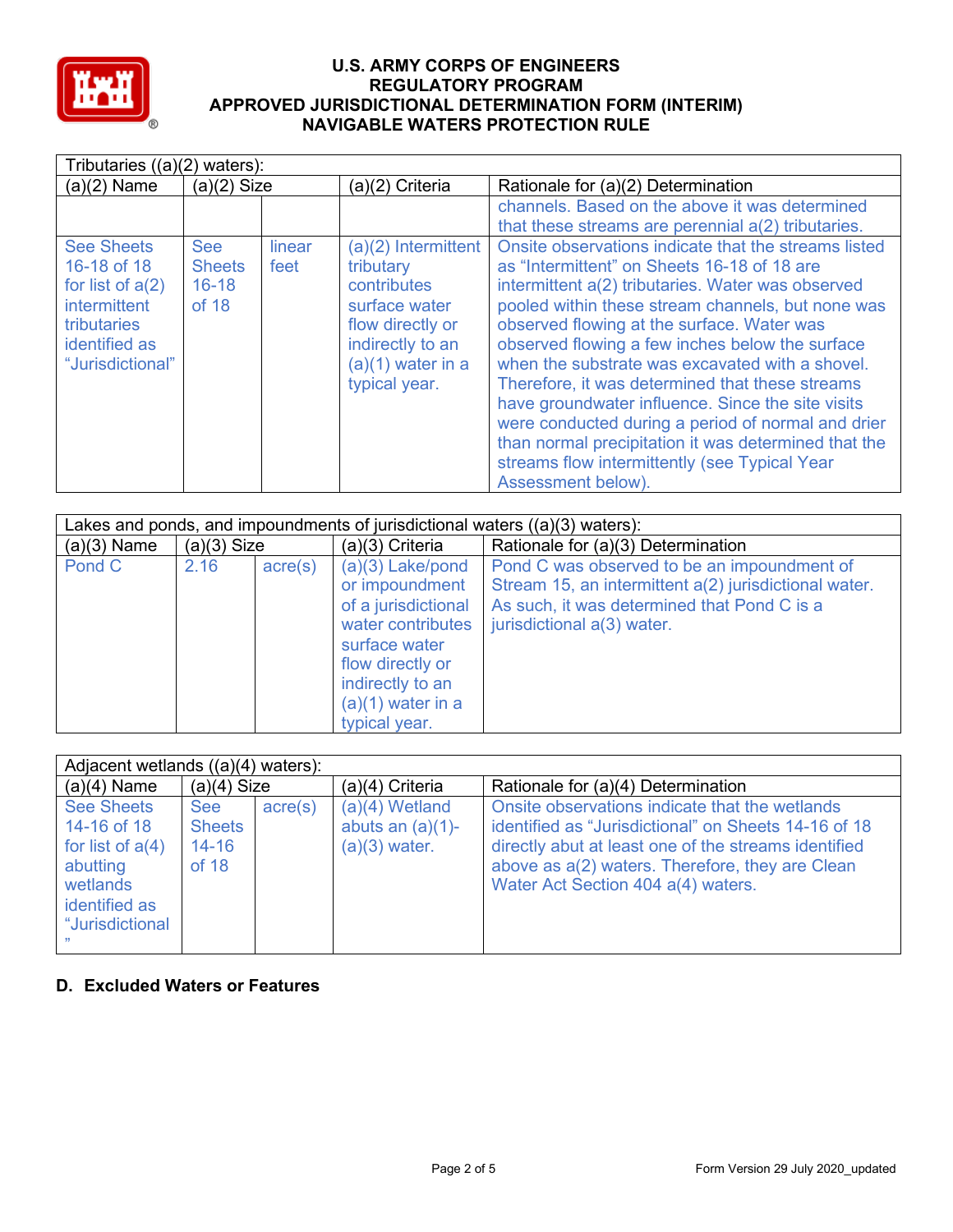

|                                                                                                                           | Excluded waters $((b)(1) - (b)(12))$ : <sup>4</sup> |                  |                                                                                                                                                                                                       |                                                                                                                                                                                                                                                                                                                                                                                                                                                                                                                                                                                                                                                                                                                                                                                                                                                                                                                                                                                                                                                                                                                                                                                                                                                                                                                                                                                                                                                                                                                                                                                 |  |  |
|---------------------------------------------------------------------------------------------------------------------------|-----------------------------------------------------|------------------|-------------------------------------------------------------------------------------------------------------------------------------------------------------------------------------------------------|---------------------------------------------------------------------------------------------------------------------------------------------------------------------------------------------------------------------------------------------------------------------------------------------------------------------------------------------------------------------------------------------------------------------------------------------------------------------------------------------------------------------------------------------------------------------------------------------------------------------------------------------------------------------------------------------------------------------------------------------------------------------------------------------------------------------------------------------------------------------------------------------------------------------------------------------------------------------------------------------------------------------------------------------------------------------------------------------------------------------------------------------------------------------------------------------------------------------------------------------------------------------------------------------------------------------------------------------------------------------------------------------------------------------------------------------------------------------------------------------------------------------------------------------------------------------------------|--|--|
| <b>Exclusion Name</b>                                                                                                     | <b>Exclusion Size</b>                               |                  | Exclusion <sup>5</sup>                                                                                                                                                                                | Rationale for Exclusion Determination                                                                                                                                                                                                                                                                                                                                                                                                                                                                                                                                                                                                                                                                                                                                                                                                                                                                                                                                                                                                                                                                                                                                                                                                                                                                                                                                                                                                                                                                                                                                           |  |  |
| Pond B                                                                                                                    | 0.29                                                | $\text{acre}(s)$ | (b)(10)<br><b>Stormwater</b><br>control feature<br>constructed or<br>excavated in<br>upland or in a<br>non-jurisdictional<br>water to convey,<br>treat, infiltrate, or<br>store stormwater<br>runoff. | Pond B is part of the stormwater control features<br>associated with the active landfill. It was not<br>constructed in wetlands nor does it impound a<br>jurisdictional stream channel. The pond is man-<br>made as evidenced by its horseshoe shape with<br>uniform slope and grade. It is fed by roadside<br>ditches located outside the study area and has a<br>water control outlet structure. Therefore, based<br>on the above Pond B is determined to be an<br>excluded b(10) water.                                                                                                                                                                                                                                                                                                                                                                                                                                                                                                                                                                                                                                                                                                                                                                                                                                                                                                                                                                                                                                                                                      |  |  |
| See Sheets 16-<br>18 of 18 for a list<br>of excluded<br>ephemeral<br>streams<br>identified as<br>"Non-<br>Jurisdictional" | <b>See</b><br><b>Sheets</b><br>$16 - 18$<br>of 18   | linear<br>feet   | $(b)(3)$ Ephemeral<br>feature, including<br>an ephemeral<br>stream, swale,<br>gully, rill, or pool.                                                                                                   | These streams were observed to be ephemeral<br>stream channels. This was based on a<br>combination of the following - channel size, lack<br>of flow, watershed size, and absence of<br>groundwater. The channels were all<br>approximately between 2-3 feet in width, which<br>can be evidence of infrequent flow. There was<br>no observed flow nor standing pools of water.<br>The substrate was completely dry at the surface<br>and also dry when excavated several inches.<br>This lack of water below the surface<br>distinguishes these stream channels from the<br>intermittent channels discussed in Section C<br>above. There were also no observed oxidized<br>rhizospheres on vegetation present within the<br>channels nor other indicators of hydrology that<br>would indicate presence of prolonged periods of<br>water flowing within the channel. Moreover,<br>while onsite, Corps staff walked the length of the<br>stream channels looking for evidence of<br>groundwater influence - there were no observed<br>seeps or springs. In addition, vegetation (i.e.<br>skunk cabbage, royal fern) that are most<br>commonly observed in areas of groundwater<br>influence were not observed onsite. Therefore, it<br>was determined there is no groundwater<br>influence and hydrology is strictly from<br>precipitation. Additionally, it was determined that<br>the entire watershed size for each of these<br>streams is approximately 1-5 acre in size; so,<br>unless groundwater is present there is an<br>insufficient amount of precipitation to make the |  |  |

<sup>4</sup> Some excluded waters, such as (b)(2) and (b)(4), may not be specifically identified on the AJD form unless a requestor specifically asks a Corps district to do so. Corps districts may, in case-by-case instances, choose to identify some or all of these waters within the review area.  $5$  Because of the broad nature of the (b)(1) exclusion and in an effort to collect data on specific types of waters that would be covered by the (b)(1)

exclusion, four sub-categories of (b)(1) exclusions were administratively created for the purposes of the AJD Form. These four sub-categories are not new exclusions, but are simply administrative distinctions and remain (b)(1) exclusions as defined by the NWPR.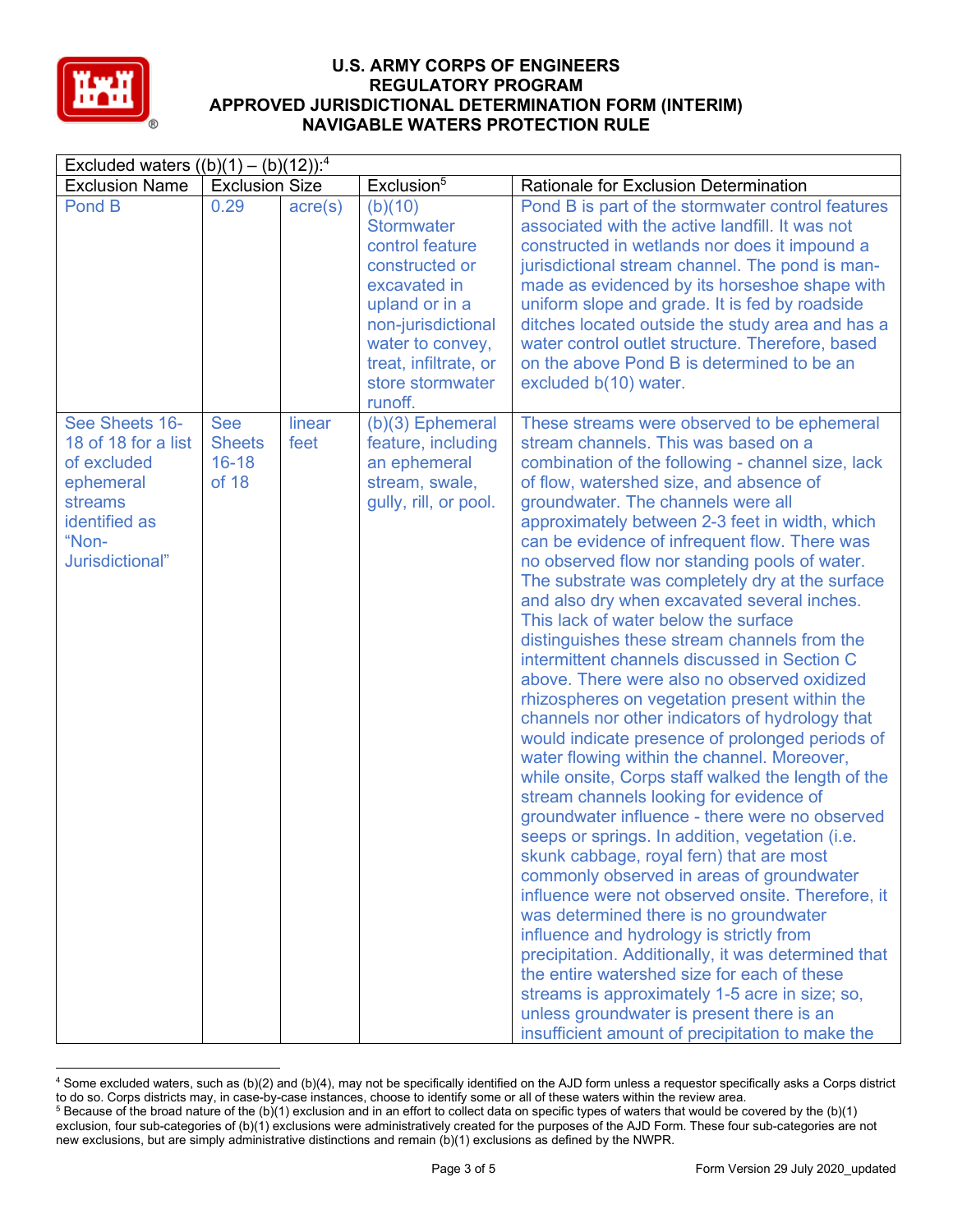

| Excluded waters $((b)(1) - (b)(12))$ : <sup>4</sup>                                                                   |                                                   |                  |                                    |                                                                                                                                                                                                                                                                                                                                                                                                                                                                                                                                                                                                                                                                                                                                                                                                                                                                                                                                                                                                                                                                                                                      |  |
|-----------------------------------------------------------------------------------------------------------------------|---------------------------------------------------|------------------|------------------------------------|----------------------------------------------------------------------------------------------------------------------------------------------------------------------------------------------------------------------------------------------------------------------------------------------------------------------------------------------------------------------------------------------------------------------------------------------------------------------------------------------------------------------------------------------------------------------------------------------------------------------------------------------------------------------------------------------------------------------------------------------------------------------------------------------------------------------------------------------------------------------------------------------------------------------------------------------------------------------------------------------------------------------------------------------------------------------------------------------------------------------|--|
| <b>Exclusion Name</b>                                                                                                 | <b>Exclusion Size</b>                             |                  | Exclusion <sup>5</sup>             | Rationale for Exclusion Determination                                                                                                                                                                                                                                                                                                                                                                                                                                                                                                                                                                                                                                                                                                                                                                                                                                                                                                                                                                                                                                                                                |  |
|                                                                                                                       |                                                   |                  |                                    | stream intermittent or perennial. In addition, to<br>confirm onsite observations the Angelica, NY 7.5<br>min USGS Quad was reviewed to determine<br>presence/absence of onsite stream channels.<br>The USGS quad does not identify any stream<br>channels onsite corresponding to the location of<br>these streams. Thus, based on the above, it was<br>determined that the stream channels identified<br>as "Ephemeral" and "Non-Jurisdictional" on<br>Sheets 16-18 of 18 are excluded ephemeral<br>streams.                                                                                                                                                                                                                                                                                                                                                                                                                                                                                                                                                                                                        |  |
| See Sheets 14-<br>16 of 18 for a list<br>of excluded $b(1)$<br>wetlands<br>identified as<br>"Non-<br>Jurisdictional." | <b>See</b><br><b>Sheets</b><br>$14 - 16$<br>of 18 | $\text{acre}(s)$ | $(b)(1)$ Non-<br>adjacent wetland. | Onsite observations indicate that the wetlands<br>identified as "Non-Jurisdictional" on Sheets 16-<br>18 of 18 are non-adjacent b(1) waters. These<br>wetlands do not meet any of the four criteria that<br>would make an (a)(4) adjacent water subject to<br>jurisdiction under Section 404 of the Clean<br><b>Water Act. These wetlands were</b><br>circumnavigated during the site visit. No defined<br>channels/tributaries/ditches were observed<br>flowing from these wetlands to any (a)(1-3)<br>water. Based on site observations the nearest<br>a(1-3) waters would not flood any of the wetland<br>area at least once during a typical year. The<br>nearest evidence of typical year flow (i.e. debris,<br>leaf wracking) is located approximately 1-10 feet<br>from the onsite a(2) tributaries. These wetlands<br>are all located further than 10 feet from the<br>nearest a(2) tributaries. Also, there are no<br>natural berms or the like located between the<br>a(2) onsite waters and these wetlands. Based on<br>the above it has been determined that these<br>wetlands are b(1) excluded waters. |  |

# **III. SUPPORTING INFORMATION**

**A. Select/enter all resources** that were used to aid in this determination and attach data/maps to this document and/or references/citations in the administrative record, as appropriate.

 $\boxtimes$  Information submitted by, or on behalf of, the applicant/consultant: Wetland and Waterbodies Delineation Report for Proposed Hyland Landfill Expansion, Town of Angelica, Allegany County, New York for Hyland Facility Associates, prepared by Earth Dimension, Inc., August 3, 2020.

This information is sufficient for purposes of this AJD. Rationale: N/A.

- $\Box$  Data sheets prepared by the Corps: Title(s) and/or date(s).
- ☐ Photographs: Select. Title(s) and/or date(s).
- $\boxtimes$  Corps site visit(s) conducted on: September 2 and 28, 2020
- ☐ Previous Jurisdictional Determinations (AJDs or PJDs): ORM Number(s) and date(s).